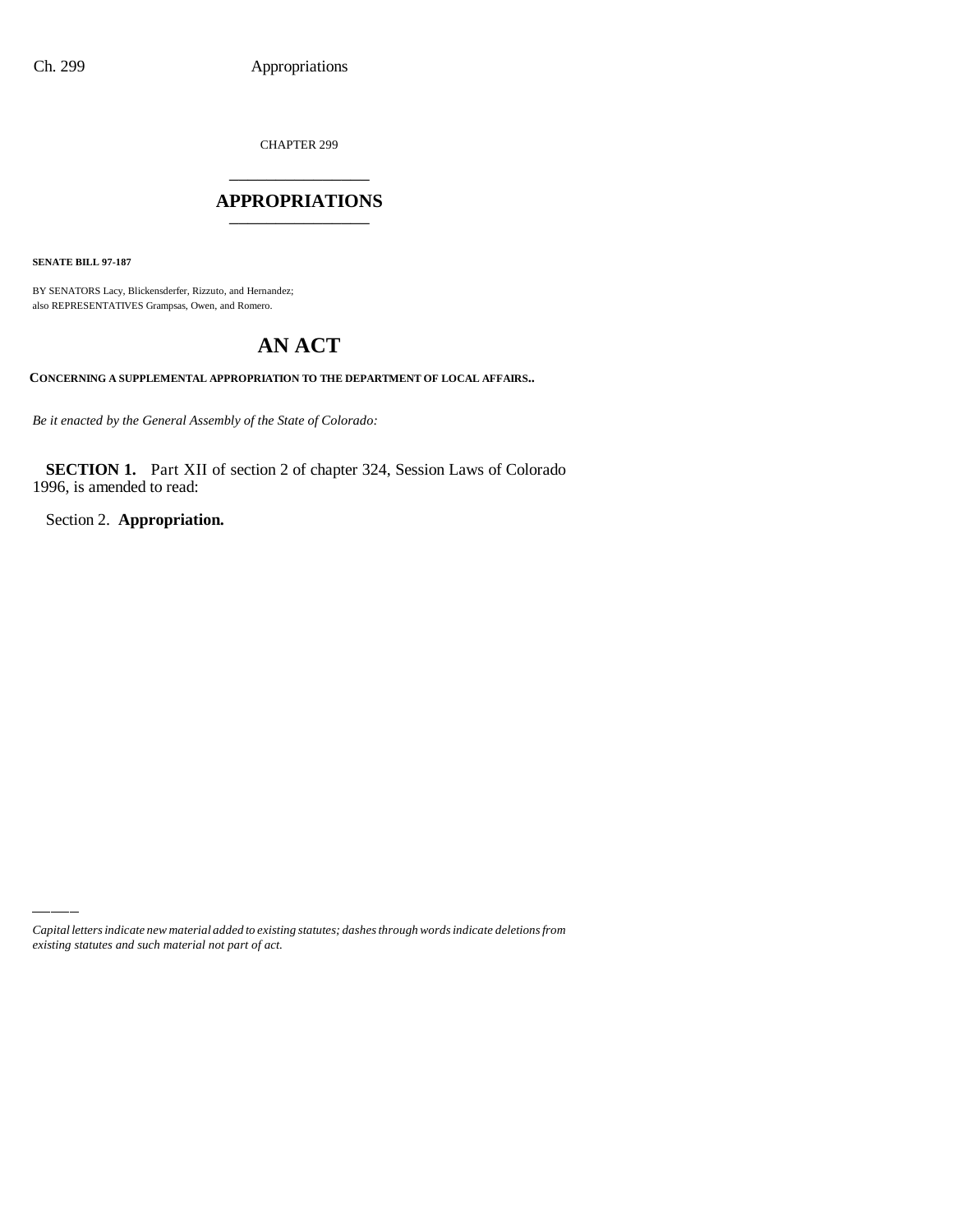|                                 |                 |              | APPROPRIATION FROM          |                |                    |                       |                |
|---------------------------------|-----------------|--------------|-----------------------------|----------------|--------------------|-----------------------|----------------|
|                                 |                 |              |                             | <b>GENERAL</b> |                    | <b>CASH</b>           |                |
|                                 | ITEM &          |              | <b>GENERAL</b>              | <b>FUND</b>    | <b>CASH</b>        | <b>FUNDS</b>          | <b>FEDERAL</b> |
|                                 | <b>SUBTOTAL</b> | <b>TOTAL</b> | <b>FUND</b>                 | <b>EXEMPT</b>  | <b>FUNDS</b>       | <b>EXEMPT</b>         | <b>FUNDS</b>   |
|                                 | \$<br>\$        |              | \$                          | \$             | \$                 | \$                    | \$             |
|                                 |                 |              |                             |                |                    |                       |                |
|                                 |                 |              | PART XII                    |                |                    |                       |                |
|                                 |                 |              | DEPARTMENT OF LOCAL AFFAIRS |                |                    |                       |                |
| (1) EXECUTIVE DIRECTOR'S OFFICE |                 |              |                             |                |                    |                       |                |
| (A) Administration              |                 |              |                             |                |                    |                       |                |
| <b>Personal Services</b>        | 813,744         |              | 449,431                     |                |                    | $364.313(T)^a$        |                |
|                                 |                 |              | $(7.0$ FTE)                 |                |                    | $(7.0$ FTE)           |                |
| Health, Life, and Dental        | 439,973         |              | 251,698                     |                | 4,838 <sup>b</sup> | $12,946^{\circ}$      | 170,491        |
| Short-term Disability           | 14,276          |              | 12,569                      |                | 335 <sup>b</sup>   | $1,372^{\circ}$       |                |
| Salary Survey and               |                 |              |                             |                |                    |                       |                |
| Anniversary Increases           | 340,630         |              | 233,071                     |                | $8,161^b$          | $23,301^{\circ}$      | 76,097         |
| Workers' Compensation           | 19,629          |              | 17,887                      |                | 216 <sup>b</sup>   | $1,526^{\circ}$       |                |
| <b>Operating Expenses</b>       | 519,104         |              | 380,709                     |                |                    | $28,263^d$            | 110,132        |
| Legal Services for 2,535        |                 |              |                             |                |                    |                       |                |
| 3,285 hours                     | 120,278         |              | 96,221                      |                |                    | $20,451$ °            | 3,606          |
|                                 | 158,725         |              | 134,668                     |                |                    |                       |                |
| Purchase of Services from       |                 |              |                             |                |                    |                       |                |
| <b>Computer Center</b>          | 5,918           |              | 5,583                       |                |                    | 335 <sup>c</sup>      |                |
| Payment to Risk                 |                 |              |                             |                |                    |                       |                |
| Management and Property         |                 |              |                             |                |                    |                       |                |
| Funds                           | 165,925         |              | 150,828                     |                |                    | $15,097$ <sup>c</sup> |                |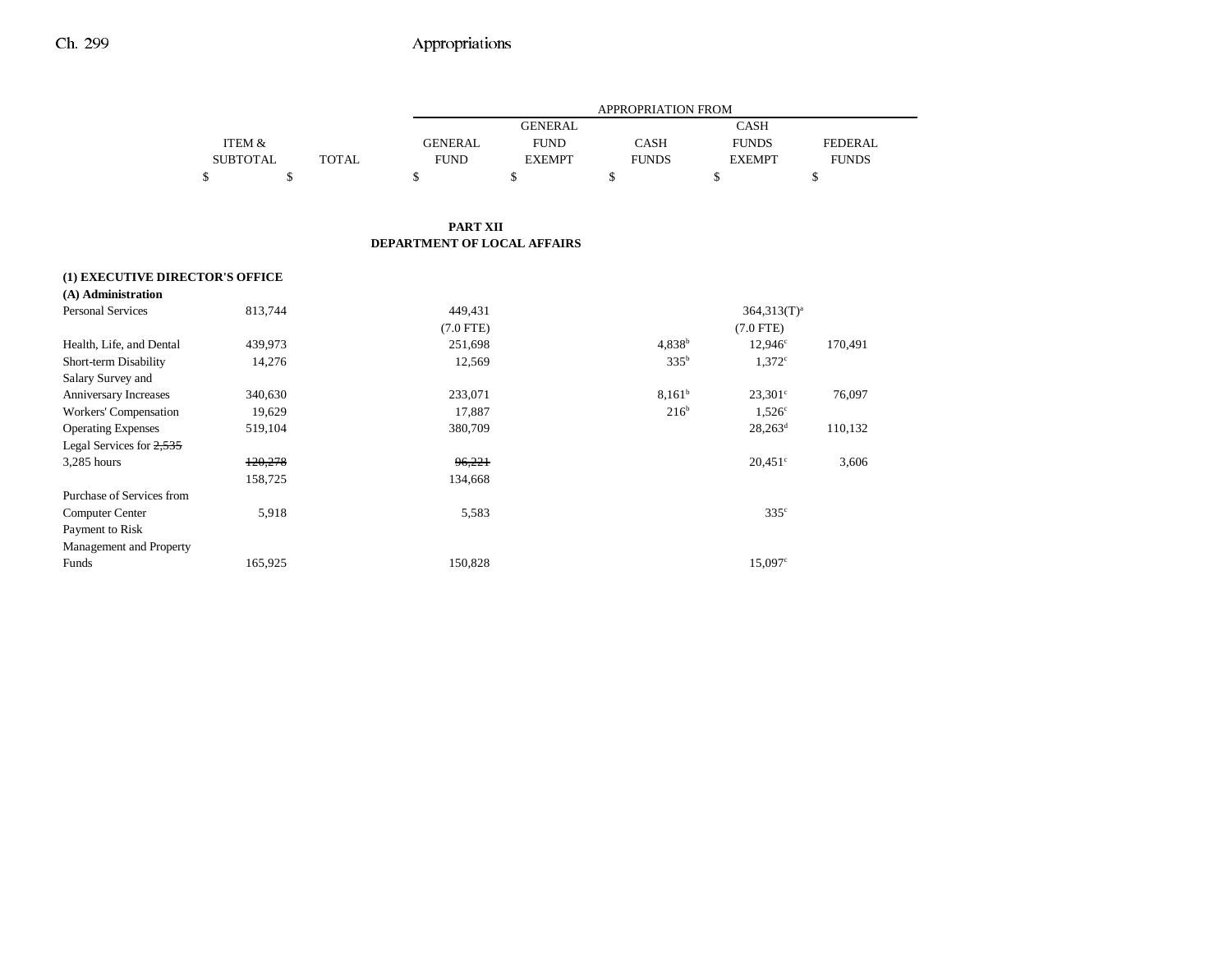| <b>Vehicle Lease Payments</b>   | 98,004    | 98,004  |                    |                      |        |
|---------------------------------|-----------|---------|--------------------|----------------------|--------|
| <b>ADP</b> Capital Outlay       | 17,353    | 15,472  |                    | 1.881 <sup>c</sup>   |        |
| <b>Leased Space</b>             | 25,460    | 23,745  |                    | $1,715(T)^e$         |        |
| Capitol Complex Leased          |           |         |                    |                      |        |
| Space                           | 310,826   | 276,098 | $219^{t}$          | 9.170 <sup>g</sup>   | 25,339 |
| <b>Indirect Cost Assessment</b> | 364,313   |         | 9.491 <sup>h</sup> | 354,822 <sup>i</sup> |        |
|                                 | 3,255,433 |         |                    |                      |        |
|                                 | 3,293,880 |         |                    |                      |        |

<sup>a</sup> This amount shall be from indirect cost recoveries.

<sup>b</sup> These amounts shall be from various sources of cash funds.

c These amounts shall be from various sources of cash funds exempt.

d Of this amount, \$17,207(T) shall be from state agency user charges for the Automated Mapping System, \$7,218 shall be from the State Lottery Fund, and \$3,838(T) shall be from Limited Gaming Funds appropriated in the Department of Revenue.

e Of this amount, \$1,143 shall be from the Local Government Severance Tax Fund, and \$572 shall be from the Local Government Mineral Impact Fund.

<sup>f</sup> Of this amount, \$100 shall be from the Nonresidential Structure Regulation Fund and \$119 shall be from the Local Utility Management Assistance Fund.<br><sup>8</sup> Of this amount, \$5,150(T) shall be from the Local Government Seve be from the Local Utility Management Assistance Fund and \$850(T) shall be from limited gaming funds appropriated in the Department of Revenue.<br><sup>h</sup> Of this amount, \$1,399 shall be from Local Utility Management Assistance fu

i Of this amount, \$112,862(T) shall be from the Office of Emergency Management, \$35,037(T) shall be from the Office of Rural Job Training, \$26,598(T) shall be from the Local Government Severance Tax Fund, \$73,176(T) shall be from the HUD Programs, \$29,208(T) shall be from the Community Services Block Grant, \$34,539(T) shall be from the Community Development Block Grant, \$13,299(T) shall be from the Local Government Mineral Impact Fund, \$6,785 shall be from the State Lottery Fund, \$6,995 shall be from Local Utility Management Assistance funds, \$6,573(T) shall be from limited gaming funds appropriated in the Department of Revenue, and \$9,750(T) shall be from the Department of Education.

#### **(B) Youth Crime Prevention and Positive Intervention Programs**

| <b>Family Development Center</b> |         |
|----------------------------------|---------|
| Grants <sup>69</sup>             | 960,000 |
| <b>Build A Generation</b>        |         |
| Program Grants                   | 300,000 |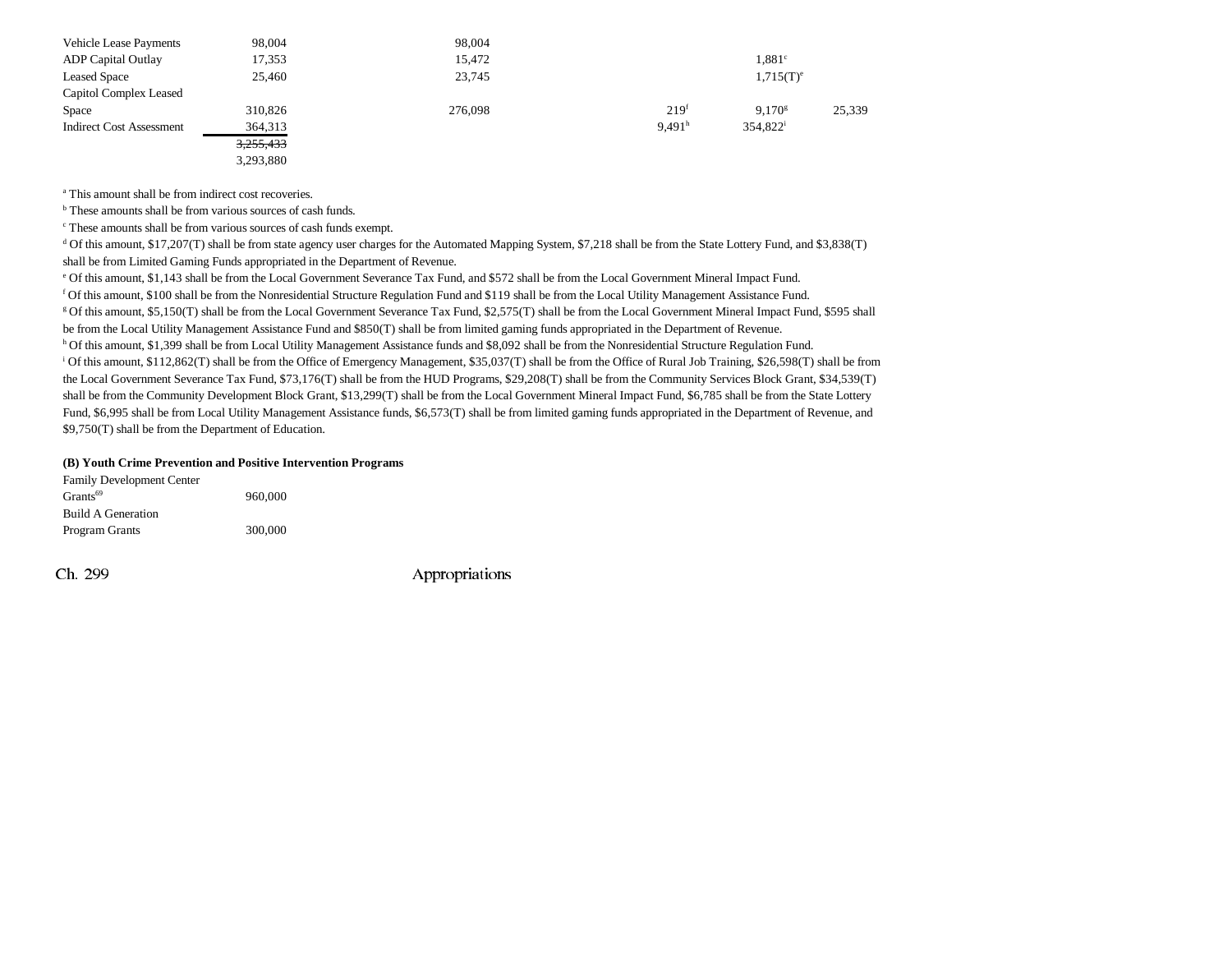|                             |                           |              |                               |                                                | APPROPRIATION FROM   |                                              |                                |
|-----------------------------|---------------------------|--------------|-------------------------------|------------------------------------------------|----------------------|----------------------------------------------|--------------------------------|
|                             | ITEM &<br><b>SUBTOTAL</b> | <b>TOTAL</b> | <b>GENERAL</b><br><b>FUND</b> | <b>GENERAL</b><br><b>FUND</b><br><b>EXEMPT</b> | CASH<br><b>FUNDS</b> | <b>CASH</b><br><b>FUNDS</b><br><b>EXEMPT</b> | <b>FEDERAL</b><br><b>FUNDS</b> |
|                             | \$<br>\$                  |              | \$                            | \$                                             | \$                   | \$                                           | \$                             |
|                             |                           |              |                               |                                                |                      |                                              |                                |
| Prevention/Intervention     |                           |              |                               |                                                |                      |                                              |                                |
| Grants <sup>116</sup>       | 7,000,000                 |              |                               |                                                |                      |                                              |                                |
|                             | 8,260,000                 |              | 8,260,000                     |                                                |                      |                                              |                                |
|                             |                           | 11.515.433   |                               |                                                |                      |                                              |                                |
|                             |                           | 11,553,880   |                               |                                                |                      |                                              |                                |
| (2) PROPERTY TAXATION       |                           |              |                               |                                                |                      |                                              |                                |
| <b>Board of Assessment</b>  |                           |              |                               |                                                |                      |                                              |                                |
| Appeals                     | 612,408                   |              |                               |                                                |                      |                                              |                                |
|                             | $(16.0$ FTE)              |              |                               |                                                |                      |                                              |                                |
| Property Taxation           | 2,091,241                 |              |                               |                                                |                      |                                              |                                |
|                             | $(42.0$ FTE)              |              |                               |                                                |                      |                                              |                                |
| Property Tax Advisory       |                           |              |                               |                                                |                      |                                              |                                |
| Committee                   | 2,423                     |              |                               |                                                |                      |                                              |                                |
| State Board of Equalization | 16,091                    |              |                               |                                                |                      |                                              |                                |
|                             |                           | 2,722,163    | 2,722,163                     |                                                |                      |                                              |                                |
| (3) COMMUNITY DEVELOPMENT   |                           |              |                               |                                                |                      |                                              |                                |
| (A) Division of Housing     |                           |              |                               |                                                |                      |                                              |                                |
| <b>Personal Services</b>    | 824,863                   |              | 824,863                       |                                                |                      |                                              |                                |
|                             |                           |              |                               |                                                |                      |                                              |                                |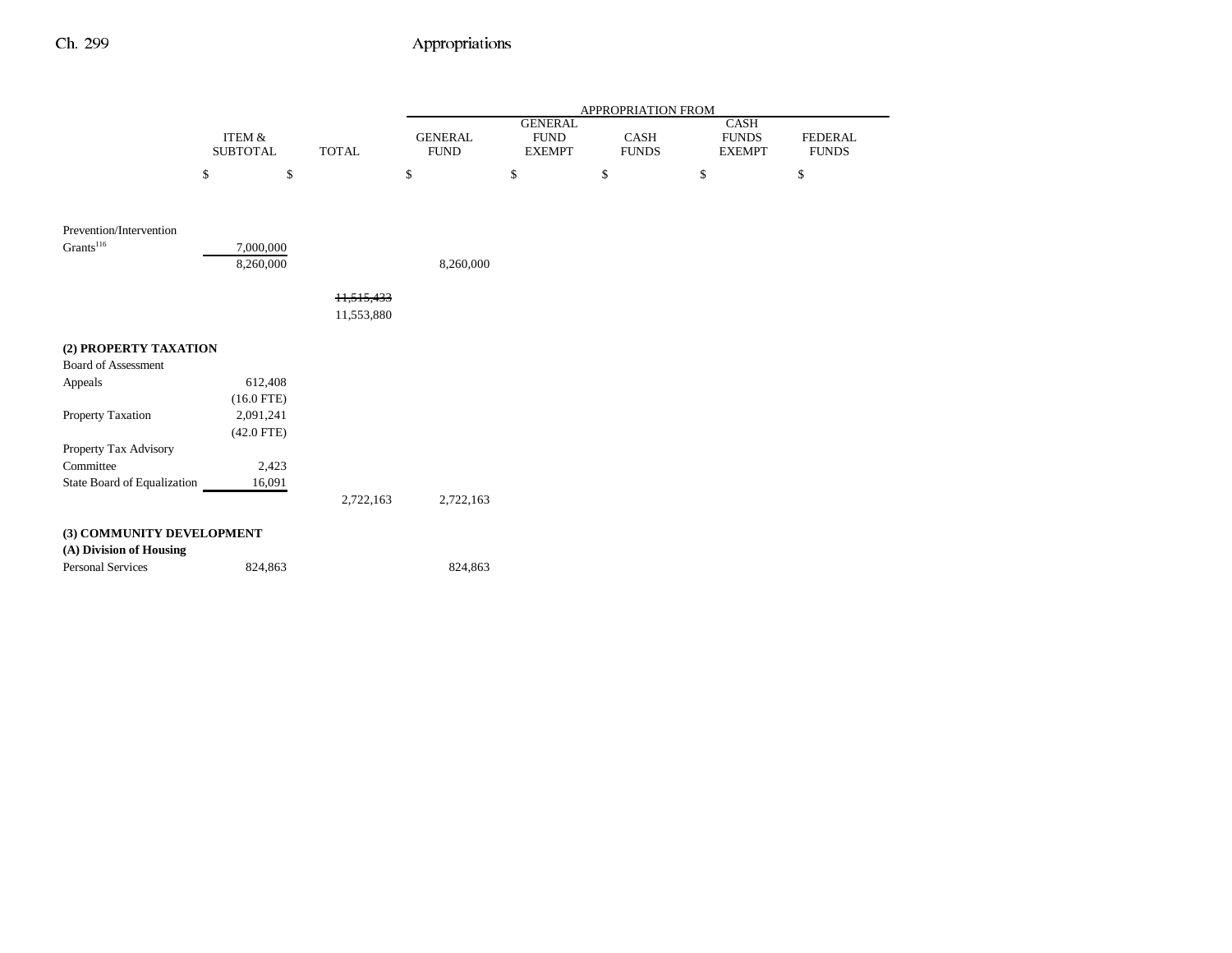### (15.0 FTE)

| <b>Factory Built Commercial</b>  |            |                     |
|----------------------------------|------------|---------------------|
| <b>Buildings Inspections</b>     | 71,288     | 71,288 <sup>a</sup> |
|                                  |            | $(1.0$ FTE)         |
| <b>HUD Programs - Personal</b>   |            |                     |
| <b>Services</b>                  | 491,500    | 491,500             |
|                                  |            | $(9.6$ FTE)         |
| Housing Rehabilitation and       |            |                     |
| <b>Construction Grants</b>       | 600,000    | 600,000             |
| Section 8 Grants                 | 2,589,109  | 2,589,109           |
| Housing Assistance Voucher       |            |                     |
| Program                          | 2,270,000  | 2,270,000           |
| <b>Emergency Shelter Program</b> | 893,450    | 893,450             |
| <b>HUD Housing Assistance</b>    | 3,783,226  | 3,783,226           |
| <b>Housing Seminars</b>          | 30,000     | 30,000 <sup>b</sup> |
|                                  | 11,553,436 |                     |

<sup>a</sup> This amount shall be from the Nonresidential Structure Regulation Fund pursuant to Section 24-32-1905, C.R.S.

<sup>b</sup> This amount shall be from user fees.

| (B) Division of Local Government |           |                 |                  |                       |
|----------------------------------|-----------|-----------------|------------------|-----------------------|
| <b>Personal Services</b>         | 1,158,215 | 1,084,086       | $15,703^{\circ}$ | $58,426(T)^{b}$       |
|                                  |           | $(18.7$ FTE $)$ | $(0.5$ FTE $)$   | $(1.0$ FTE)           |
| <b>Local Utility Management</b>  |           |                 |                  |                       |
| Assistance                       | 84,585    |                 | $14,041$ °       | $70.544$ <sup>d</sup> |
|                                  |           |                 | $53,322^{\circ}$ | $31,263^{\rm d}$      |
|                                  |           |                 | $(0.3$ FTE $)$   | $(1.7$ FTE)           |
|                                  |           |                 | $(1.2$ FTE)      | $(0.8$ FTE $)$        |
| <b>Local Government</b>          |           |                 |                  |                       |
| <b>Training Seminars</b>         | 40,000    |                 | $40,000^{\circ}$ |                       |
|                                  |           |                 |                  |                       |
|                                  |           |                 |                  |                       |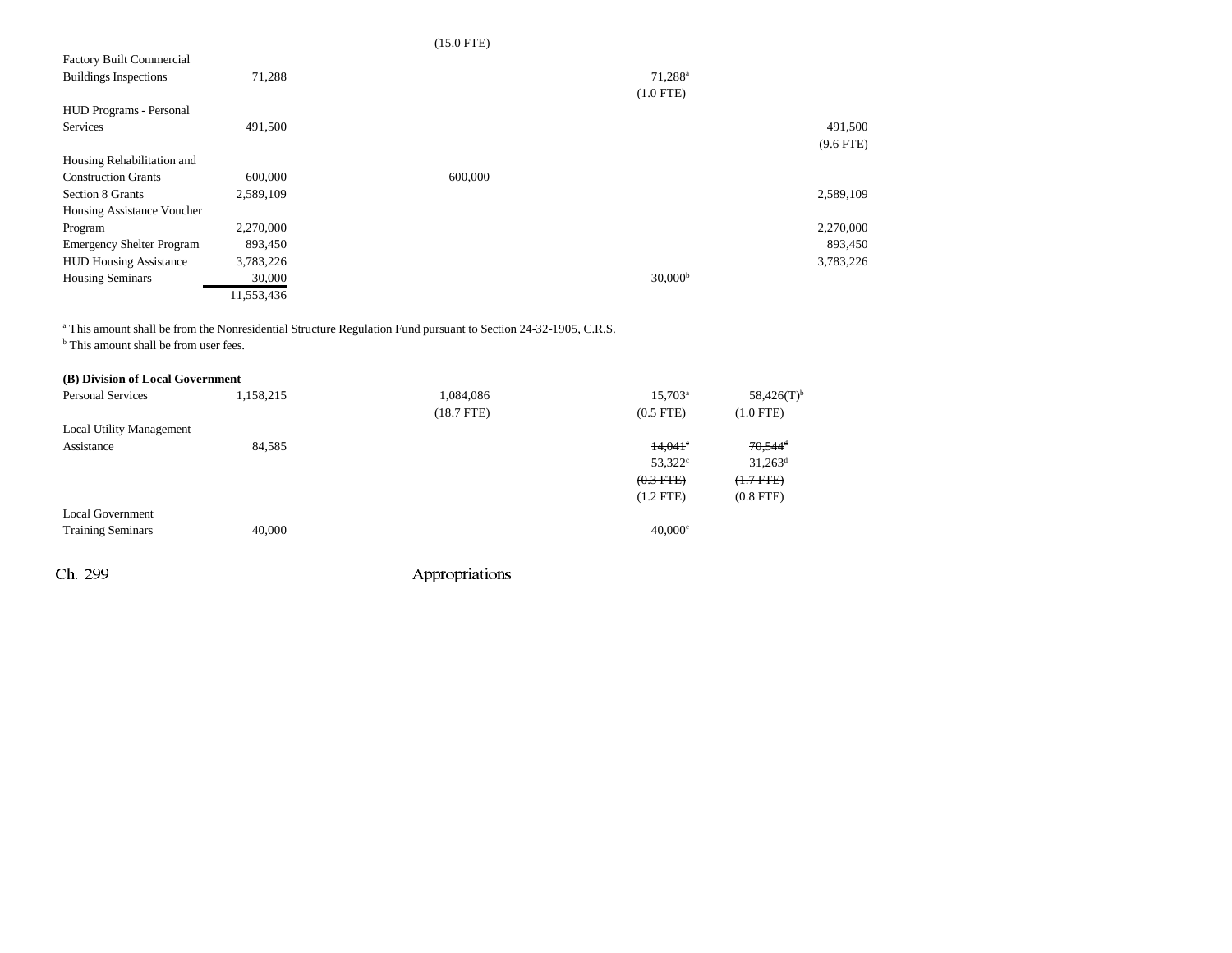|                                                                |                           |              |                        | <b>APPROPRIATION FROM</b>                      |                                         |                                              |                                |  |
|----------------------------------------------------------------|---------------------------|--------------|------------------------|------------------------------------------------|-----------------------------------------|----------------------------------------------|--------------------------------|--|
|                                                                | ITEM &<br><b>SUBTOTAL</b> | <b>TOTAL</b> | GENERAL<br><b>FUND</b> | <b>GENERAL</b><br><b>FUND</b><br><b>EXEMPT</b> | <b>CASH</b><br><b>FUNDS</b>             | <b>CASH</b><br><b>FUNDS</b><br><b>EXEMPT</b> | <b>FEDERAL</b><br><b>FUNDS</b> |  |
|                                                                | \$                        | \$           | \$                     | \$                                             | \$                                      | \$                                           | \$                             |  |
| <b>Bond Allocation Committee</b><br>Nonrated Public Securities | 2,850<br>15,000           |              | 2,850                  |                                                | $15,000$ <sup>f</sup><br>$(0.5$ FTE $)$ |                                              |                                |  |
|                                                                | 1,300,650                 |              |                        |                                                |                                         |                                              |                                |  |

<sup>a</sup> This amount shall be from user charges for the Automated Mapping System.

b Of this amount, \$4,000 shall be from state agency user charges for the Automated Mapping System, and \$54,426 shall be from the State Lottery Fund.

c This amount shall be from the Colorado Water Resources and Power Development Authority pursuant to Section 37-95-107.6, C.R.S.

d This amount shall be from federal funds received from the Colorado Water Resources and Power Development Authority pursuant to Section 37-95-107.6, C.R.S.

e This amount shall be from fees paid by seminar participants.

f This amount shall be from the Nonrated Public Securities Cash Fund pursuant to Section 11-58-106(5), C.R.S.

| (C) Conservation Trust |            |            |
|------------------------|------------|------------|
| Fund                   | 26,560,000 | 26,560,000 |

<sup>a</sup> This amount shall be from the State Lottery Fund pursuant to Section 24-35-210(4)(b), C.R.S.

**(D) Contiguous County Limited Gaming Impact Fund**

 $2,750,000$   $2,750,000$   $T)^a$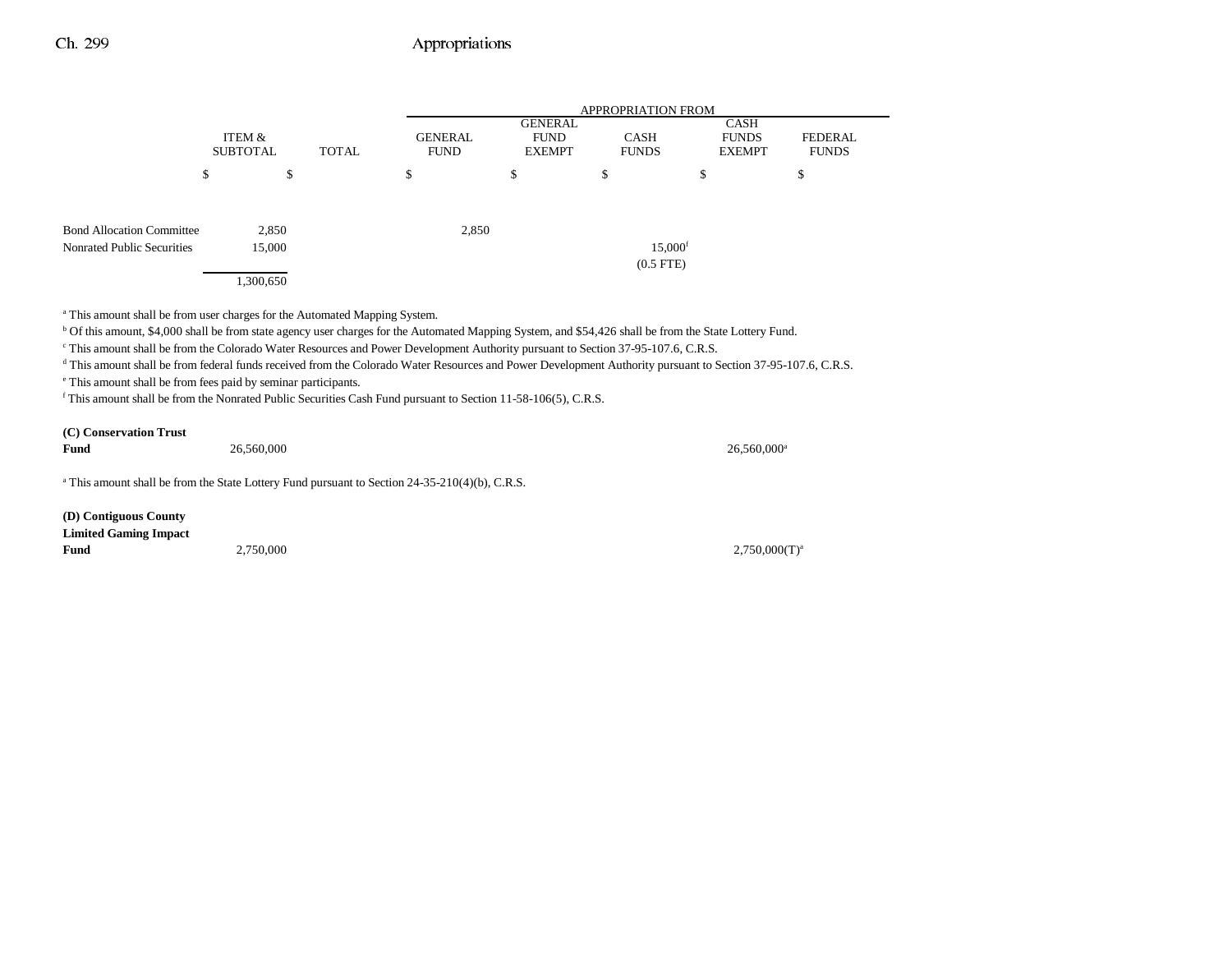<sup>a</sup> This amount shall be from Limited Gaming Funds appropriated in the Department of Revenue.

| (E) Community Partnership Office                                                    |             |              |                               |
|-------------------------------------------------------------------------------------|-------------|--------------|-------------------------------|
| (1) Americorp Community Service Program                                             |             |              |                               |
| <b>Personal Services</b>                                                            | 160,232     |              |                               |
|                                                                                     | $(3.4$ FTE) |              |                               |
| Service Programs                                                                    | 2,102,763   |              |                               |
|                                                                                     | 2,262,995   |              | 2,262,995                     |
| (2) U.S. Department of Education Grant                                              |             |              |                               |
| <b>Personal Services</b>                                                            | 66,388      |              |                               |
|                                                                                     | $(1.0$ FTE) |              |                               |
| Service Programs                                                                    | 1,581,149   |              |                               |
|                                                                                     | 1,647,537   |              | 1,647,537                     |
| (3) U.S. Department of Justice Grant                                                |             |              |                               |
| Program Costs                                                                       | 75,000      |              | 75,000                        |
|                                                                                     | $(1.0$ FTE) |              |                               |
|                                                                                     |             | 46,149,618   |                               |
| (4) ECONOMIC DEVELOPMENT<br>(A) Community Development<br>(1) Field Services Program |             |              |                               |
| Costs                                                                               | 1,892,224   | 961,912      | $439,208(T)^a$<br>491,104     |
|                                                                                     |             | $(12.5$ FTE) | $(7.0$ FTE)<br>$(8.7$ FTE $)$ |
|                                                                                     |             |              |                               |

a Of this amount, \$256,865 shall be from the Local Government Severance Tax Fund, \$132,324 shall be from the Local Government Mineral Impact Fund, and \$50,019 shall be from Limited Gaming Funds in the Department of Revenue.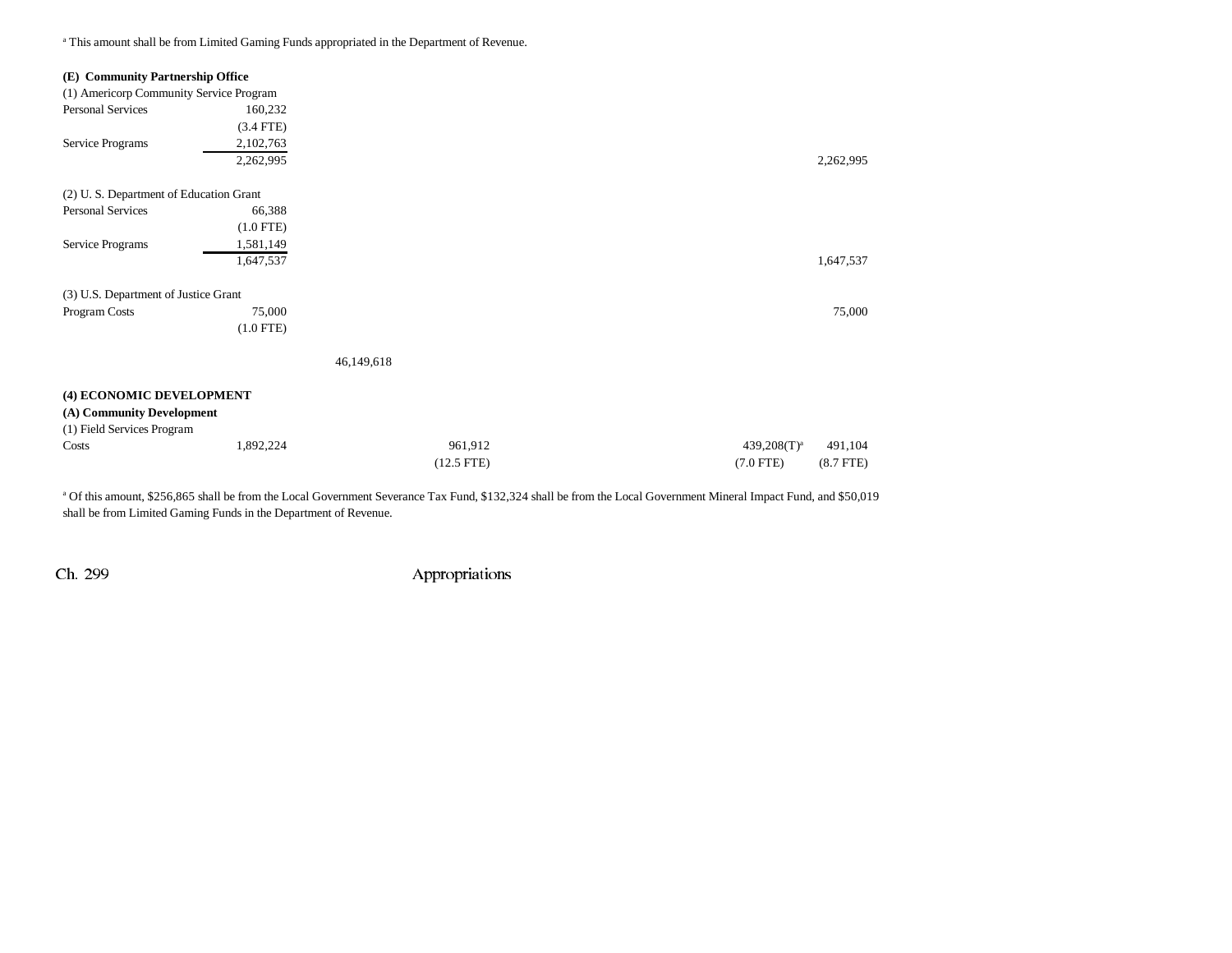|                                                                                                                  |                           |              |                               |                                                | APPROPRIATION FROM          |                                              |                                |
|------------------------------------------------------------------------------------------------------------------|---------------------------|--------------|-------------------------------|------------------------------------------------|-----------------------------|----------------------------------------------|--------------------------------|
|                                                                                                                  | ITEM &<br><b>SUBTOTAL</b> | <b>TOTAL</b> | <b>GENERAL</b><br><b>FUND</b> | <b>GENERAL</b><br><b>FUND</b><br><b>EXEMPT</b> | <b>CASH</b><br><b>FUNDS</b> | <b>CASH</b><br><b>FUNDS</b><br><b>EXEMPT</b> | <b>FEDERAL</b><br><b>FUNDS</b> |
|                                                                                                                  | \$<br>\$                  |              | \$                            | \$                                             | \$                          | \$                                           | \$                             |
| (2) Office of Emergency Management                                                                               |                           |              |                               |                                                |                             |                                              |                                |
| Program Costs                                                                                                    | 6,566,303                 |              |                               |                                                | $40,000$ <sup>a</sup>       | 20,000 <sup>b</sup>                          | 6,506,303<br>$(18.5$ FTE)      |
| <sup>a</sup> This amount shall be from local government emergency training programs.                             |                           |              |                               |                                                |                             |                                              |                                |
| <sup>b</sup> This amount shall be from the non-appropriated budget of the Colorado Department of Transportation. |                           |              |                               |                                                |                             |                                              |                                |
| $(3)$ Grants                                                                                                     |                           |              |                               |                                                |                             |                                              |                                |
| <b>Community Services Block</b>                                                                                  |                           |              |                               |                                                |                             |                                              |                                |
| Grant                                                                                                            | 2,665,854                 |              |                               |                                                |                             |                                              | 2,665,854                      |
| <b>Community Development</b>                                                                                     |                           |              |                               |                                                |                             |                                              |                                |
| <b>Block Grant</b>                                                                                               | 11,200,000                |              |                               |                                                |                             |                                              | 11,200,000                     |
| Severance Tax Funds                                                                                              | 15,000,000                |              |                               |                                                | 12,500,000 <sup>a</sup>     | $2,500,000^{\rm b}$                          |                                |
| <b>Mineral Impact Funds</b>                                                                                      | 12,600,000                |              |                               |                                                |                             | $12,600,000$ <sup>c</sup>                    |                                |
| <b>Rural Development</b>                                                                                         |                           |              |                               |                                                |                             |                                              |                                |
| <b>Coordination Grant</b>                                                                                        | 170,000                   |              |                               |                                                |                             |                                              | 170,000                        |
| Economic Development                                                                                             |                           |              |                               |                                                |                             |                                              |                                |
| <b>Administration Grant</b>                                                                                      |                           |              |                               |                                                |                             |                                              |                                |
| Program                                                                                                          | 12,000                    |              |                               |                                                |                             |                                              | 12,000                         |
| Search and Rescue                                                                                                | 433,846                   |              |                               |                                                | 363,846 <sup>d</sup>        | $70,000^{\circ}$                             |                                |
|                                                                                                                  | $(0.3$ FTE)               |              |                               |                                                |                             |                                              |                                |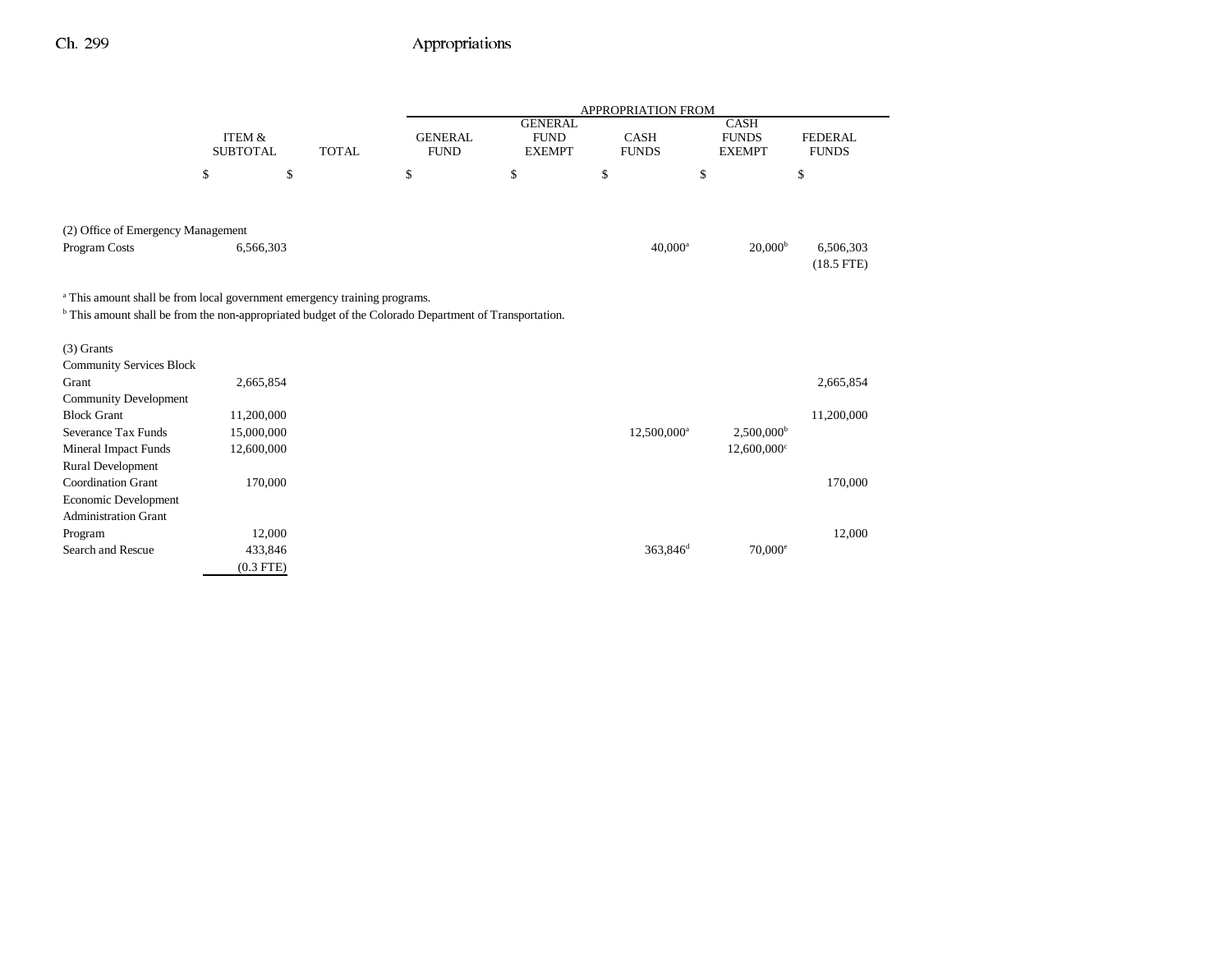#### 42,081,700

a This amount shall be from the Local Government Severance Tax Fund pursuant to Section 39-29-110(1)(a), C.R.S.

<sup>b</sup> This amount shall be from reserves in the Local Government Severance Tax Fund.

 $c$  This amount shall be from the Local Government Mineral Impact Fund pursuant to Section 34-63-102(5)(a), C.R.S., which is comprised of federal mineral leasing

revenues and the existing fund balance.

d This amount shall be from the Search and Rescue Fund.

e This amount shall be from reserves in the Search and Rescue Fund.

| (4) Office of Rural Job Training |           |                  |
|----------------------------------|-----------|------------------|
| Program Costs                    | 7.919.437 | $7.919,437(T)^a$ |
|                                  |           | $(49.0$ FTE)     |

<sup>a</sup> This amount shall be from federal funds appropriated in the Office of the Governor.

| (B) Economic Development<br>(1) Motion Picture and<br><b>Television Production</b> |           |             |                      |
|------------------------------------------------------------------------------------|-----------|-------------|----------------------|
| Program Costs                                                                      | 393,947   | 393,947     |                      |
|                                                                                    |           | $(6.0$ FTE) |                      |
| (2) Colorado Tourism Board                                                         |           |             |                      |
| Colorado Welcome Centers                                                           | 377,156   | 306,456     | 70.700 <sup>a</sup>  |
|                                                                                    |           | $(3.3$ FTE) |                      |
| <b>Other Program Costs</b>                                                         | 442,500   |             | 442,500 <sup>b</sup> |
| Production and Distribution                                                        |           |             |                      |
| of State Highway Maps <sup>117</sup>                                               | 80,000    |             | $80,000(T)^c$        |
|                                                                                    | 1,293,603 |             |                      |

a This amount shall be from reserves in the Colorado Tourism Promotion Fund.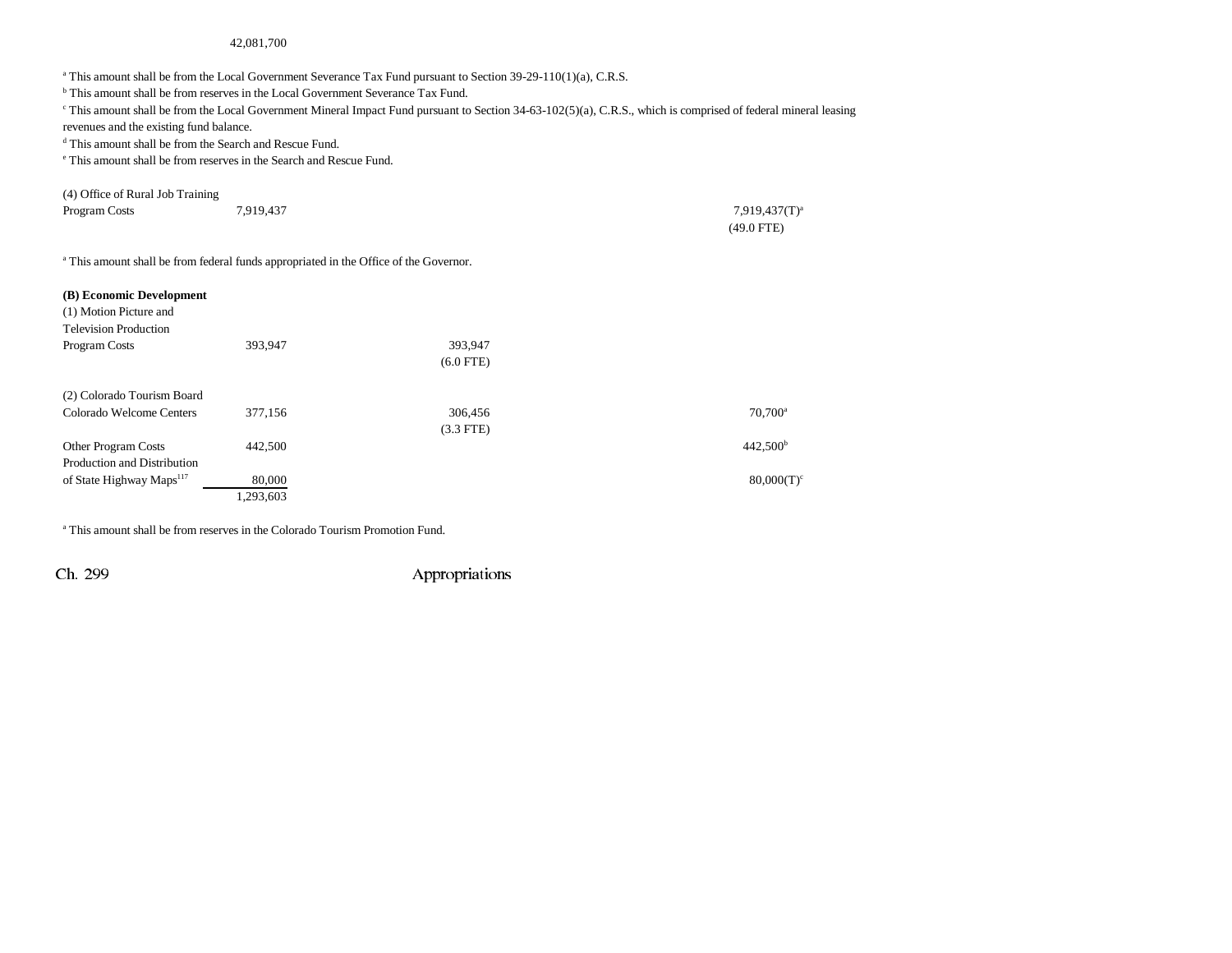|                 |              |         | <b>APPROPRIATION FROM</b> |              |               |              |  |  |
|-----------------|--------------|---------|---------------------------|--------------|---------------|--------------|--|--|
|                 |              |         | GENERAL                   |              | CASH          |              |  |  |
| ITEM &          |              | GENERAL | <b>FUND</b>               | CASH         | <b>FUNDS</b>  | FEDERAL      |  |  |
| <b>SUBTOTAL</b> | <b>TOTAL</b> | FUND    | <b>EXEMPT</b>             | <b>FUNDS</b> | <b>EXEMPT</b> | <b>FUNDS</b> |  |  |
| Φ               |              |         |                           |              |               |              |  |  |

<sup>b</sup> Of this amount, \$342,500(T) shall be from competitive grants that may be received from the Economic Development Commission and \$100,000 shall be from grants and

donations.

c This amount shall be from competitive grants that may be received from the Economic Development Commission.

| (3) Economic Development Commission<br>General Economic                           |                                                                                                                                |           |               |
|-----------------------------------------------------------------------------------|--------------------------------------------------------------------------------------------------------------------------------|-----------|---------------|
| Incentives and Marketing <sup>118,</sup>                                          |                                                                                                                                |           |               |
| 119                                                                               | 2,192,500                                                                                                                      | 2,192,500 |               |
| (4) Colorado Housing and<br>Finance Authority Waste<br>Tire Recycling Development | 2.144,000                                                                                                                      |           | $2,144,000^a$ |
|                                                                                   | <sup>a</sup> This amount shall be from the Waste Tire Recycling Development Cash Fund pursuant to Section 25-17-202(3), C.R.S. |           |               |
|                                                                                   |                                                                                                                                |           |               |

#### **(C) Economic Development Programs** (1) Department of

| $(1)$ Department of          |                      |         |                          |
|------------------------------|----------------------|---------|--------------------------|
| Agriculture                  |                      |         |                          |
| <b>Agriculture Marketing</b> | 631.777 <sup>a</sup> | 564,099 | $67,678(T)$ <sup>t</sup> |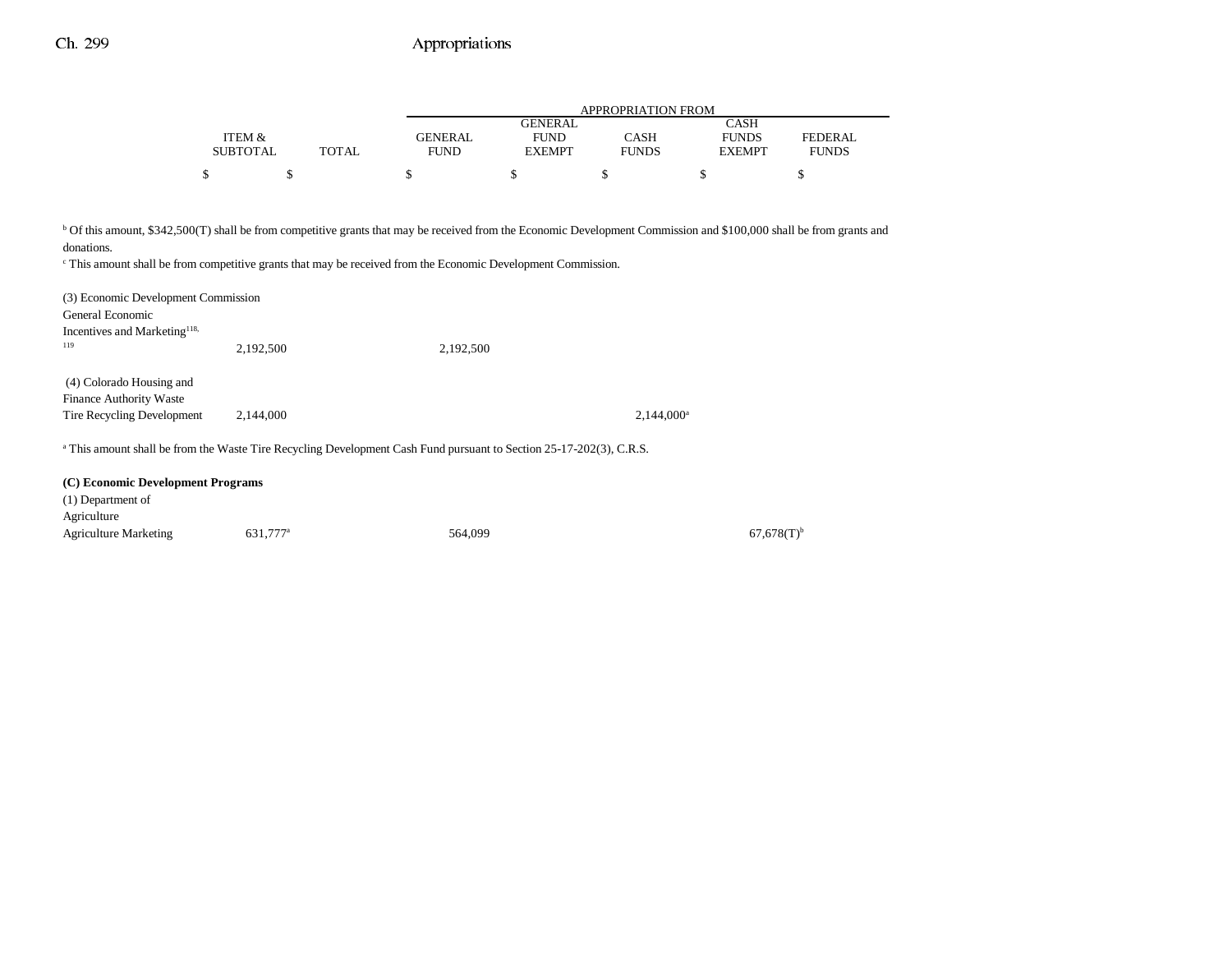<sup>a</sup> This subtotal does not include \$51,458 of fees for services and cash raised for economic development programs which is appropriated directly in the Department of

Agriculture, Agricultural Markets Division.

b This amount shall be from competitive grants that may be received from the Economic Development Commission.

| (2) Governor's Office of Economic Development |           |           |                       |                       |           |
|-----------------------------------------------|-----------|-----------|-----------------------|-----------------------|-----------|
| Administration                                | 231.068   | 226,952   |                       | $4,116(T)^a$          |           |
| <b>Business Development</b>                   | .081.265  | 882.719   | 50,000 <sup>b</sup>   | $30,000(T)^c$         | 118,546   |
| Defense Conversion and                        |           |           |                       |                       |           |
| <b>Retention Council</b>                      | 606,979   |           |                       | $500,000(T)^c$        | 106,979   |
| <b>Grand Junction Satellite</b>               |           |           |                       |                       |           |
| Office                                        | 51,562    | 51,562    |                       |                       |           |
| <b>Minority Business Office</b>               | 148,638   | 143,638   | $5,000$ <sup>d</sup>  |                       |           |
| <b>Small Business Assistance</b>              | 183,886   | 183,886   |                       |                       |           |
| Leading Edge Program                          |           |           |                       |                       |           |
| Grants                                        | 140,000   | 64.569    |                       | $75.431$ <sup>e</sup> |           |
| <b>Small Business</b>                         |           |           |                       |                       |           |
| <b>Development Centers</b>                    | 1,091,242 | 56,320    |                       |                       | 1.034.922 |
| International Trade Office <sup>30</sup>      | 1,139,013 | 1,077,013 | $62,000$ <sup>f</sup> |                       |           |
|                                               | 4,673,653 |           |                       |                       |           |

<sup>a</sup> This amount shall be from indirect cost recoveries.

b This amount shall be from fees collected for the Gateway Economic Development Computer Network.

c These amounts shall be from competitive grants that may be received from the Economic Development Commission.

<sup>d</sup> This amount shall be from the Minority Business Fund pursuant to Section 24-49.5-104, C.R.S.

e This amount shall be from grants and donations.

f This amount shall be from various fees collected.

(3) Department of Regulatory Agencies

Office of Regulatory Reform Program Costs 273,080 275,120<sup>a</sup> 197,960 75,120<sup>a</sup>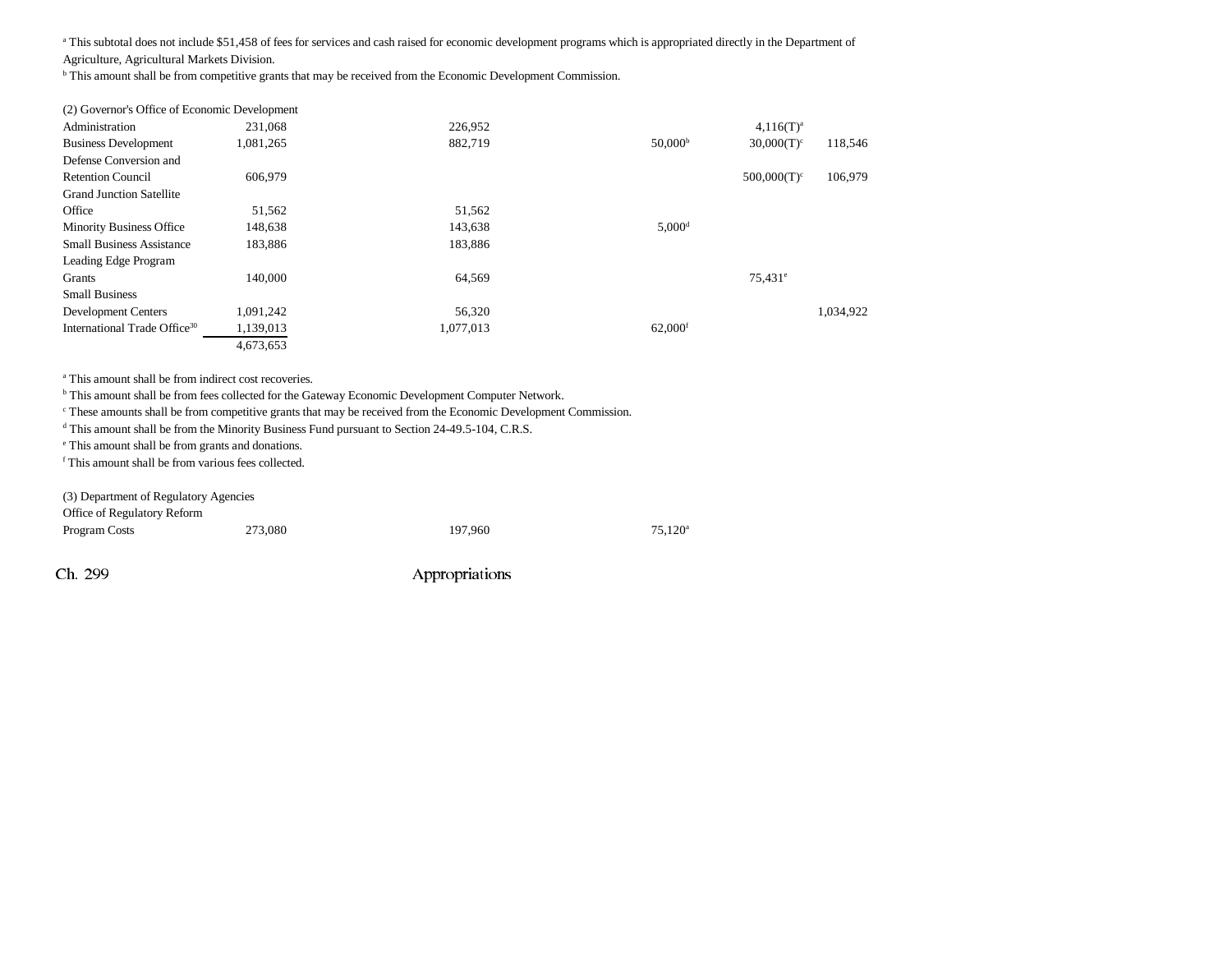|                 |              | APPROPRIATION FROM |                |              |               |                |  |
|-----------------|--------------|--------------------|----------------|--------------|---------------|----------------|--|
|                 |              |                    | <b>GENERAL</b> |              | CASH          |                |  |
| ITEM &          |              | <b>GENERAL</b>     | <b>FUND</b>    | CASH         | <b>FUNDS</b>  | <b>FEDERAL</b> |  |
| <b>SUBTOTAL</b> | <b>TOTAL</b> | FUND               | <b>EXEMPT</b>  | <b>FUNDS</b> | <b>EXEMPT</b> | <b>FUNDS</b>   |  |
| \$              |              |                    |                |              |               |                |  |
|                 |              |                    |                |              |               |                |  |

a This amount shall be from the Stationary Sources Control Fund pursuant to Section 25-7-114.6, C.R.S. Included in this amount is \$10,419 of indirect cost recoveries.

| (4) Department of Higher Education<br>Colorado Advanced |           |               |              |              |                           |             |
|---------------------------------------------------------|-----------|---------------|--------------|--------------|---------------------------|-------------|
| <b>Technology Institute</b>                             |           |               |              |              |                           |             |
| Program $\text{Costs}^{52}$                             | 3,552,445 |               | 3,552,445    |              |                           |             |
|                                                         |           | 73,220,722    |              |              |                           |             |
| <b>TOTALS PART XII</b>                                  |           |               |              |              |                           |             |
|                                                         |           |               |              |              |                           | \$36,704,19 |
| (LOCAL AFFAIRS) <sup>2,3</sup>                          |           | \$133,607,936 | \$26,361,256 | \$15,449,258 | \$55,093,232"             | $\Omega$    |
|                                                         |           | \$133,646,383 | \$26,399,703 | \$15,488,539 | \$55,053,951 <sup>a</sup> |             |

aOf this amount, \$12,928,055 contains a (T) notation.

**FOOTNOTES** -- The following statements are referenced to the numbered footnotes throughout section 2.

2 (Governor lined through this provision. See L. 96, p. 2345.)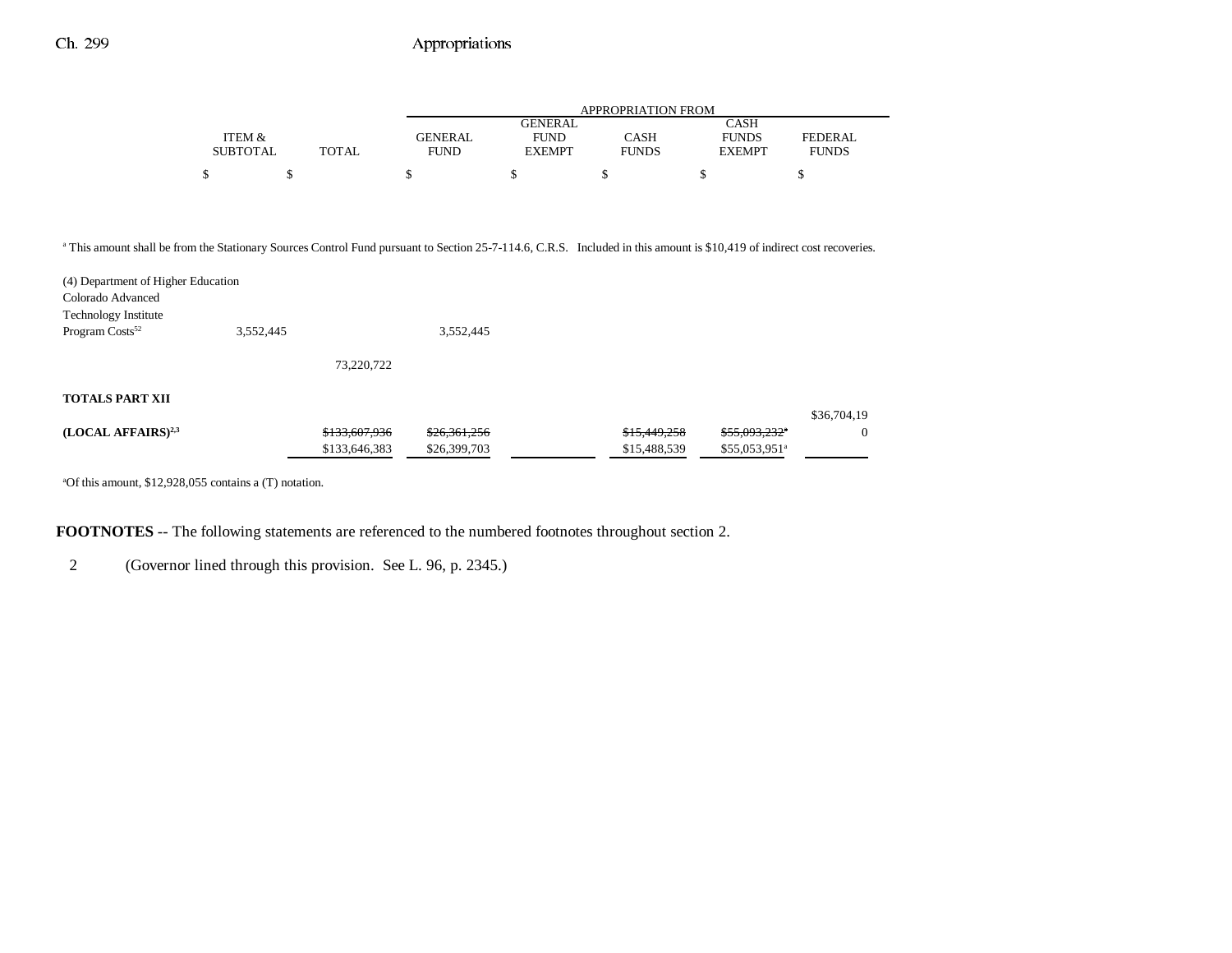- 3 All Departments, Totals -- The General Assembly requests that copies of all reports requested in other footnotes contained in this act be delivered to the Joint Budget Committee and the majority and minority leadership in each house of the General Assembly.
- 30 Governor - Lieutenant Governor - State Planning and Budgeting, Economic Development Programs, International Trade Office; Department of Local Affairs, Economic Development, Economic Development Programs, Governor's Office of Economic Development, International Trade Office -- It is the intent of the General Assembly that the International Trade Office provide a report to the Joint Budget Committee by July 31, 1996 that includes the following: 1) a FY 1996-97 program plan for resource allocation, strategies for targeting Colorado industries and key countries, and the identification of assumptions and shortcomings in the data collected to determine assumptions; 2) recommendations for modifications to Sections 24-47-101 and 24-47-102, C.R.S. Additionally, the International Trade Office should provide a quarterly report on accountability measures in FY 1996-97 to include the following information: number of new and existing companies assisted; activity reports from overseas representatives and offices; number of incoming missions; regional export activities; and progress toward recommendations from the February 1996 Audit Committee Report.
- 52 Department of Higher Education, Colorado Advanced Technology Institute; and Department of Local Affairs, Economic Development, Economic Development Programs, Department of Higher Education, Colorado Advanced Technology Institute, Program Costs -- The Institute is requested to have an overall cash funds matching ratio of at least 1.2 private funds to 1.0 state funds, and a federal funds matching ratio of at least 3.0 federal funds to 1.0 state funds. The Institute is also requested to submit a concise report to the Joint Budget Committee by November 1, 1996, showing what has been achieved in this area as a result of the Institute's efforts and what has not worked.
- 69(Governor lined through this provision. See L. 96, p. 2345.)
- 116 Department of Local Affairs, Executive Director's Office, Youth Crime Positive Prevention and Positive Intervention Programs, Prevention/Intervention Grants -- It is the intent of the General Assembly that the Youth Crime Prevention and Positive Intervention Board require grant recipients to provide adequate measurements to permit a longitudinal evaluation of the effectiveness of the grant funded programs. Additionally, it is the intent of the General Assembly that the Youth Crime Prevention and Positive Intervention Board use up to 1% of the total FY 1996-97 Long Bill appropriation to begin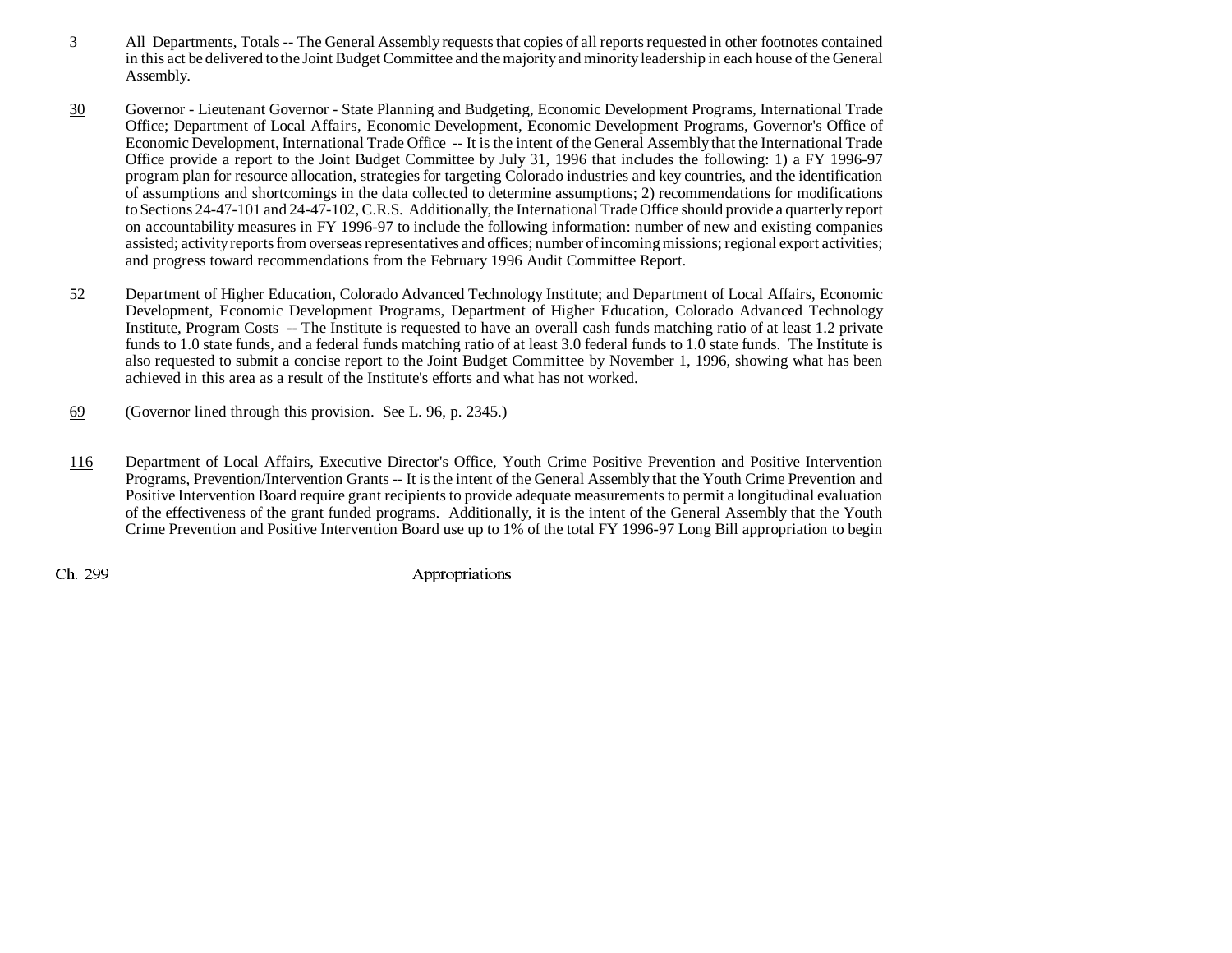|                 |              | APPROPRIATION FROM |               |              |               |              |  |
|-----------------|--------------|--------------------|---------------|--------------|---------------|--------------|--|
|                 |              |                    | GENERAL       |              | CASH          |              |  |
| ITEM &          |              | GENERAL            | <b>FUND</b>   | CASH         | <b>FUNDS</b>  | FEDERAL      |  |
| <b>SUBTOTAL</b> | <b>TOTAL</b> | FUND               | <b>EXEMPT</b> | <b>FUNDS</b> | <b>EXEMPT</b> | <b>FUNDS</b> |  |
|                 |              |                    |               |              |               |              |  |

a longitudinal evaluation of program effectiveness. This study should be contracted through the state's university system.

- 117 Department of Local Affairs, Economic Development, Economic Development, Colorado Tourism Board, Production and Distribution of State Highway Maps -- It is the intent of the General Assembly that the Board may apply for and receive funding from the Economic Development Commission and from the Department of Transportation for costs associated with the production and distribution of state highway maps.
- 118 Department of Local Affairs, Economic Development, Economic Development, Economic Development Commission, General Economic Incentives and Marketing -- It is the intent of the General Assembly that the Economic Development Advisory Board, with the assistance of the Economic Development Commission, evaluate existing economic development programs, propose changes to these programs, and recommend elimination, creation, and consolidation of programs to fulfill the requirements of Section 24-49-103, C.R.S. This report would fulfill the statutory requirements established by H.B. 94-1191.
- 119 Department of Local Affairs, Economic Development, Economic Development, Economic Development Commission, General Economic Incentives and Marketing -- It is the intent of the General Assembly that the Commission give priority consideration to funding projects which are designed to develop strategies for coping with anticipated defense industry downsizing and other related economic developments.

**SECTION 2. Safety clause.** The general assembly hereby finds, determines, and declares that this act is necessary for the